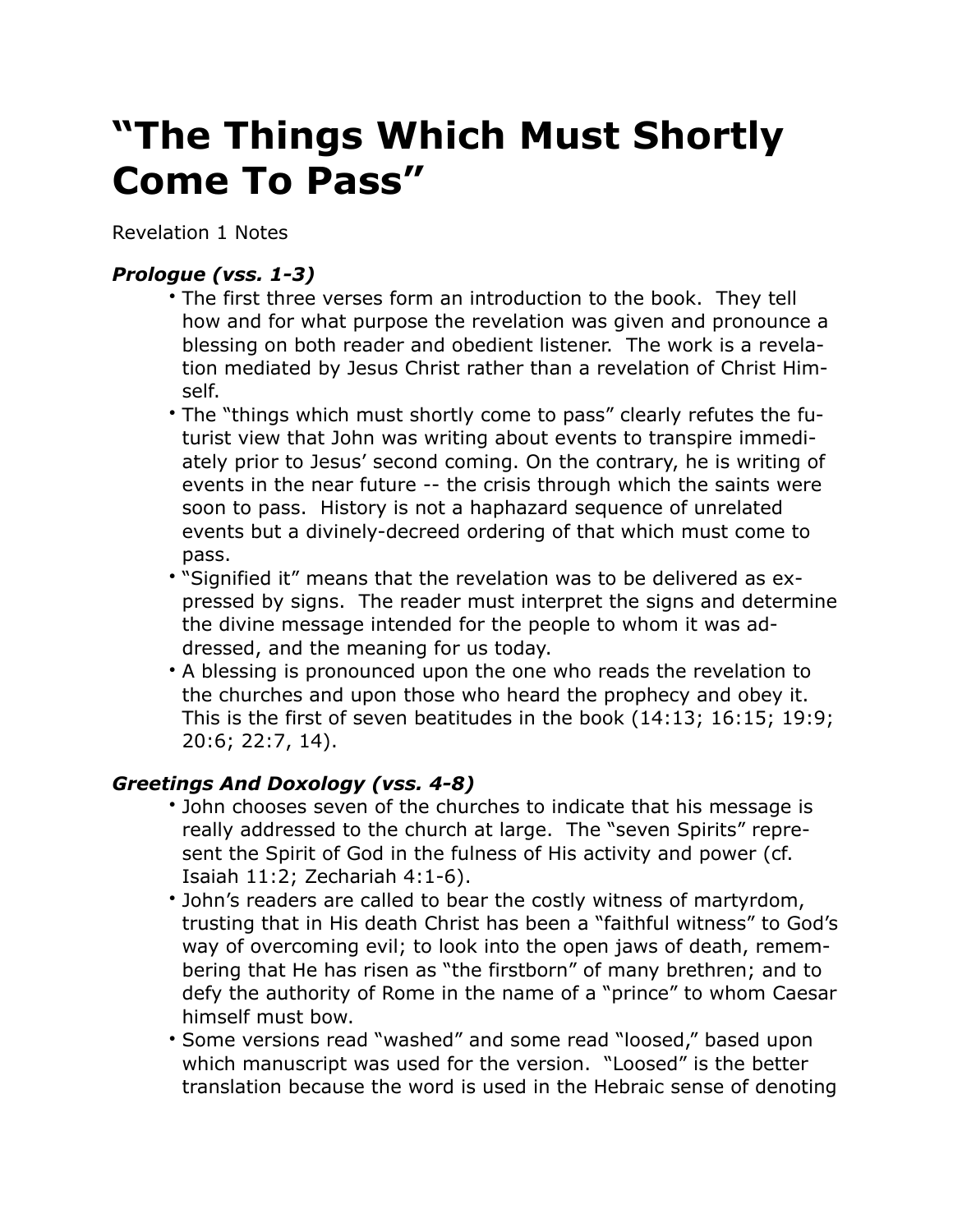a price. The ransom paid to redeem the faithful was the sacrificial death of Jesus Christ (cf. 5:9).

- Based on later manuscript evidence, the word "kingdom" is preferable to "kings." Collectively, the redeemed are a kingdom (which stresses their royal standing in connection with the exaltation of Christ as ruler of all earthly kings); individually, they are priests (which emphasizes their immediate access to God as a result of Christ's sacrificial death). The kingdom of Old Testament prophecy and of Jesus' preaching was now a reality.
- "Pierced" is a reference to John 19:37 (which is quoting Zechariah 12:10). It is not limited to that incident or to the tribes of Israel, but extends to all those of every age whose careless indifference to Jesus is typified in the act of piercing. The mourning is the remorse accompanying the disclosure of divine judgment at the coming of Christ (cf. 16:9, 11, 21).
- Only here and in 21:5-8 does God Himself speak. His selfdesignation means that He is the sovereign Lord of all that takes place in the entire course of human history. This would have been an encouragement for those about to suffer.

## *The Son Of Man Among The Lampstands (vss. 9-20)*

- John writes to the churches as one who has paid the price of exile for his faithfulness in proclaiming the word of God. He can fully understand the difficulty in which they find themselves in that he is a partaker with them in the tribulation that accompanies being a Christian.
- "In the Spirit" refers to a state of spiritual exaltation best described as a trance. Peter at Joppa (Acts 10:10; 11:5) and Paul at Jerusalem (Acts 22:17; cf. 2 Corinthians 12:24) had similar experiences. The "Lord's day" is the first day of the week because it is the day which Christ rose victorious from the grave. As paganism had set aside a day on which to honor their emperor, so also Christians chose the first day of each week to honor Christ.
- It is quite plausible that the seven cities named by John were chosen because they were the distribution centers for the seven postal districts of west-central Asia Minor. The cities were located roughly thirty to fifty miles apart along a circular road.
- From Revelation 1:20 we learn that the lampstands signify the seven churches to whom the letters are addressed. The purpose of the church is to bear the light of the presence of God in a darkened world (Matthew 5:14-16). Failing this, its reason for existence has disappeared (cf. Revelation 2:5).
- In the midst of the lampstands was "one like unto the Son of man." The background of the phrase is Daniel 7:13, which describes the